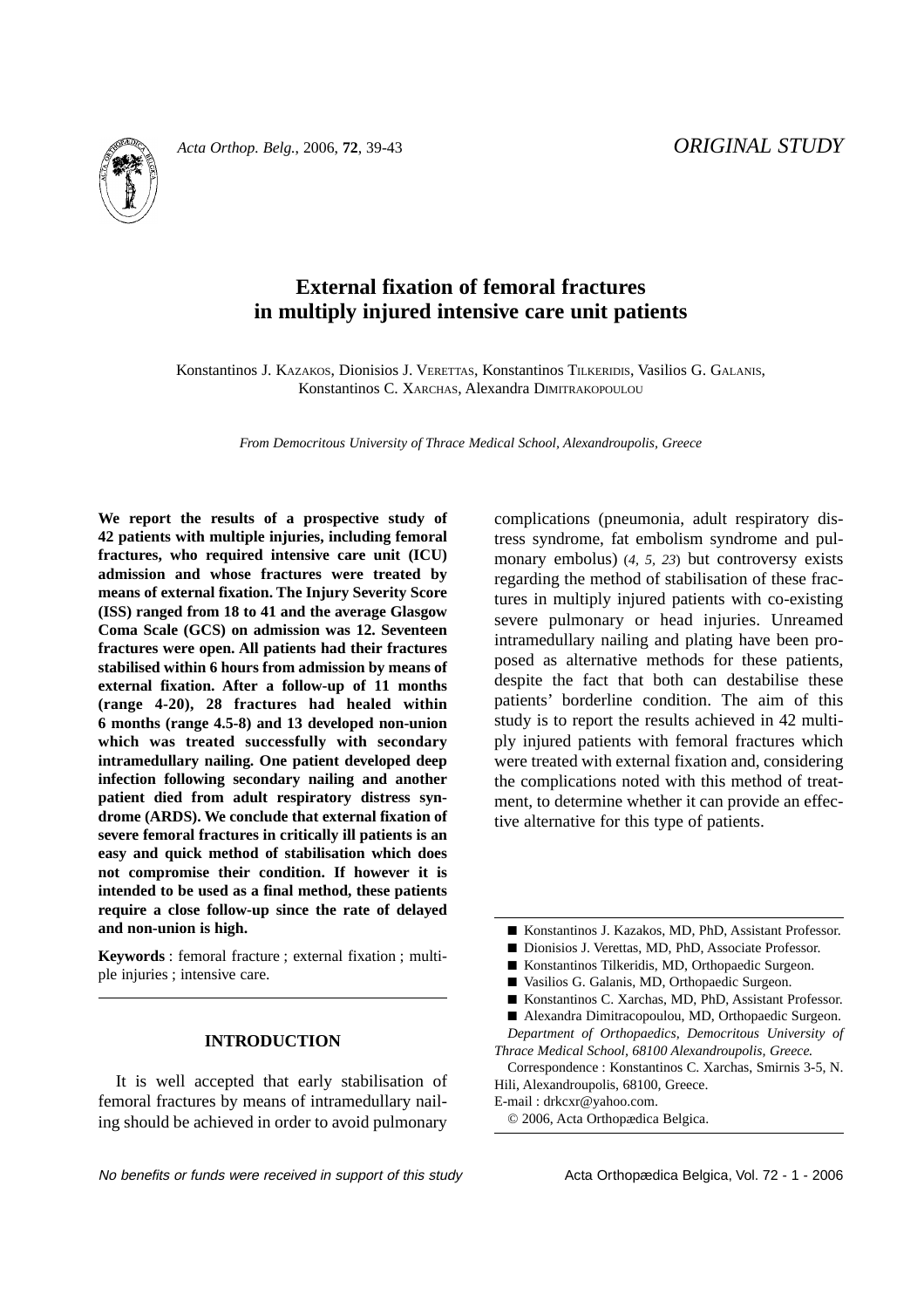| Type of injury        | Number of<br>patient (n)      | Percentage<br>$(\%)$ |
|-----------------------|-------------------------------|----------------------|
| $Rib$ fractures $> 2$ | 17                            | 60.7                 |
| Unilateral            | 12                            | 42.8                 |
| <b>Bilateral</b>      | 5                             | 17.8                 |
| Flail chest           | 2                             | 7.14                 |
| Pulmonary contusion   | 15                            | 53.6                 |
| Unilateral            | 9                             | 32.1                 |
| <b>Bilateral</b>      | 6                             | 21.4                 |
| Hemothorax            | 6                             | 21.4                 |
| Unilateral            | 6                             | 21.4                 |
| <b>Bilateral</b>      |                               |                      |
| Pneumothorax          | 19                            | 67.8                 |
| Unilateral            | 17                            | 60.7                 |
| <b>Bilateral</b>      | $\mathfrak{D}_{\mathfrak{p}}$ | 7.14                 |
| TOTAL                 | 28                            | 100                  |

Table I. — Type of coexisting chest injury in patients with thorax  $AIS > or = 2$ 

### **MATERIAL AND METHODS**

Forty two multiply injured patients with femoral fractures were treated in the intensive care unit (ICU) of our institution during the period 1995-1999. Twenty five of them had closed fractures and 17 open fractures, of which 3 were Type II, 9 Type IIIA and 5 Type IIIB according to the Gustilo and Anderson classification (*8, 9*)*.* Twenty eight were men and 14 women and their ages ranged from 23 to 61 years (mean age : 30 years). Their Injury Severity Score (ISS) (2) ranged from 18 to 41 (average 32). All patients on admission were haemodynamically unstable. Sixteen had suffered serious head injury with, on admission, an average score equal or superior to 2 in the Abbreviated Injury Scale (AIS) (*6*), and a Glasgow Coma Scale (GCS) score of 8 (average 6- 11). The rest of the patients had a GCS score of 13.1 (range 10-14). Twenty eight patients suffered from serious chest injury (table I) with an AIS equal or superior to 2, seven from abdominal injuries and 18 from additional musculoskeletal injuries.

In all patients the fractures were stabilised with external fixation within 6 hours from admission, under general anaesthesia, after initial meticulous wound toilet and debridement of all open fractures. In all patients the uniplanar STAR 90 external fixator was used, the operating time for its application averaged 30 minutes and the blood loss was minimal (average 60 ml). Adequate closed reduction was confirmed by image intensifier in all cases. If the fracture could not be reduced in an acceptable position by closed means, it was stabilised in

its present position and the fixator exchanged for an intramedullary nail when the patients' condition allowed. This group included 11 patients. For obvious reasons, these patients were excluded from the study, as it was decided from the very beginning that the treatment method was to be changed. Post-operatively all patients returned to the ICU until their general condition permitted their transfer to the orthopaedic department. As soon as their general condition allowed it, the patients and family were informed about the pros and cons of continuation of their treatment by means of external fixation. They all consented, mostly on the grounds of avoiding a second operation, accepting the possibility that such an operation might be necessary in the future. Maintenance of reduction and healing progress were followed by AP and lateral radiographs which were taken every two weeks for the first two months, then monthly until at least the ninth postoperative month.

#### **RESULTS**

The patients remained in the ICU for an average of 12 days (range, 6-19 days) and the average hospitalisation time was 24 days (range, 12-31 days). One patient died from adult respiratory distress syndrome on the sixth postoperative day. In two cases reduction was lost during the second and third postoperative week, requiring re-manipulation. One of these two went on to non-union.

After a follow-up period which averaged 9 months (range, 4-20 months), 28 fractures had united within 6 months, while 13 developed nonunion (31%). The fractures that developed nonunion were treated successfully by removing the external fixator and converting to reamed intramedullary nailing. The time interval between the removal of the fixator and the intramedullary nailing was usually 2 weeks, provided that signs of local inflammation were absent, ESR was below 20 mm/1 hour and CRP values were normal. If pin tract infection had been present, the time interval was increased until repeated pin tract cultures were negative, in addition to ESR and CRP measurements. Despite these precautions one patient developed a *Staphylococcus Aureus* deep infection and required an exchange reaming and nailing procedure with irrigation and prolonged parenteral antibiotic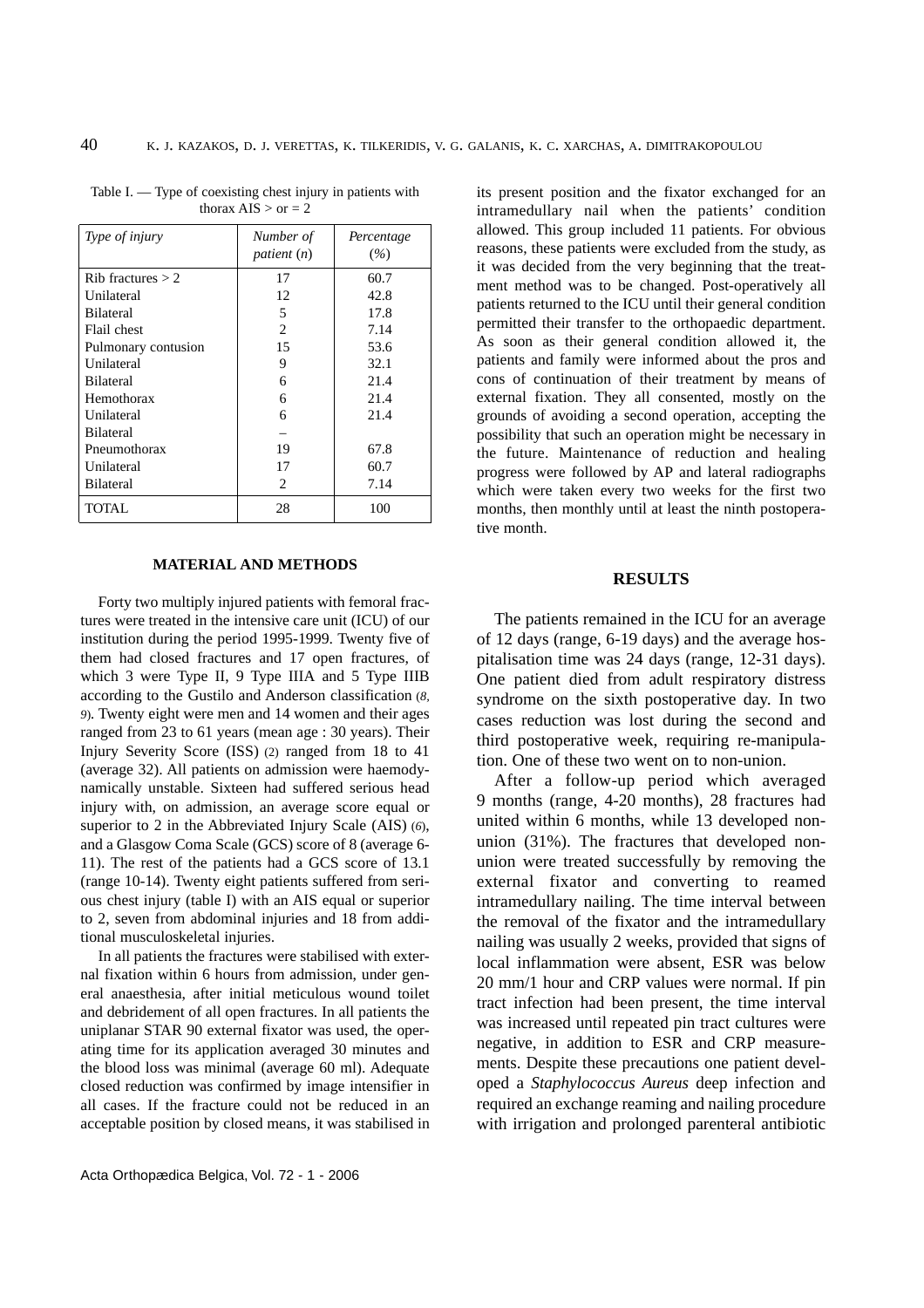

*Fig. 1.* — **a.** A 41-year-old man who sustained a type IIIA open fracture of the right femur from a gunshot, with a concomitant head injury and a GCS score of 8 ; **b.** *In situ* stabilisation with external fixation within 6 hours ; **c.** The patient developed a *Staphylococcus aureus* deep infection and underwent an exchange reaming and nailing procedure with irrigation and long parenteral antibiotic treatment.

treatment. The fracture proceeded to union with no further complications (fig 1).

Sixteen patients (38%) developed severe knee stiffness (range of flexion 5-60°). The range of movement improved with physiotherapy after removal of the fixator but seven knees had to be manipulated under anaesthesia.

Thirty four patients developed minor pin tract infection which settled promptly with wound toilet and oral antibiotics. In four patients, pins had to be removed because of loosening and were repositioned in new sites.

# **DISCUSSION**

Early stabilisation of femoral fractures is preferable, as increased pulmonary complications, including acute respiratory failure, fat embolism and pneumonia have been reported following delayed fracture treatment (*3, 17, 22*), while conversely no increase has been reported in the prevalence of CNS complications following fracture stabilisation (*23*)*.* On the other hand, Rogers *et al* (*18*) advocated that stabilisation of isolated femoral fractures can be delayed for up to 72 hours without increasing the risk of complications, since urgent fracture fixation resulted into a larger number of emergency operations, longer time of surgery and was considered to be an unwise use of resources.

The treatment of multiply injured patients with fractures of the long bones and additional head and chest injuries can be controversial and should be approached with a variety of treatment options. Townsend *et al* (*25*) and Jaicks *et al* (*11*) noticed poorer CNS outcomes more frequently after early fracture fixation and recommended 24 hours delay in order to prevent hypoxia, hypotension and low cerebral perfusion pressure. On the other hand Scalea *et al* (*20*) found no difference in the GCS scores upon discharge, of patients with closed head injuries who underwent either early or delayed fracture fixation.

Early femoral fracture fixation with reamed intramedullary nails is a matter of controversy in the presence of severe chest injuries with pulmonary compromise. Pape *et al* (*14*) showed that early reamed intramedullary nailing of femoral fractures in patients with chest trauma resulted into a higher incidence of post-traumatic ARDS and recommended the use or unreamed nails (*15, 16*)*.* However other reports (*10, 24*) have shown that unreamed IN could similarly cause chest embolisa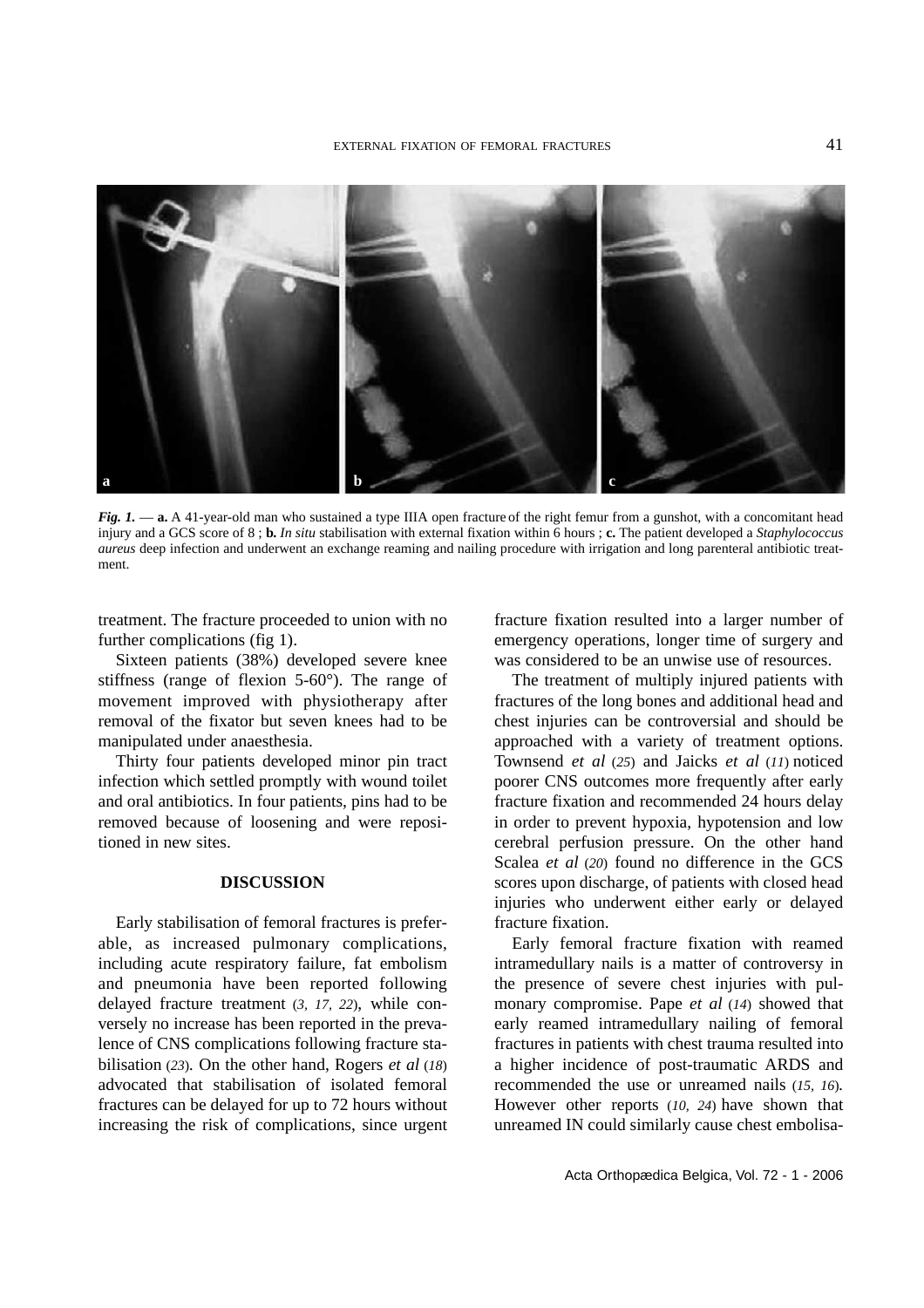tion with bone marrow content, with the addition of poorer results in fracture healing.

External fixation as an early method of femoral fracture stabilisation is attractive, especially for multiply injured patients who require ICU treatment for their head and chest injuries. Many authors have shown good outcome of fracture healing after early exchange of the external fixation with reamed intramedullary nailing (IN) (*13, 21*)*.* Provided the exchange was performed soon after the application of the EF, no serious complications were reported and the rate of fracture union was found to be no different from that following primary IN. The use of external fixation as a final method of treatment for this particular group of patients has attracted little interest, despite its obvious advantages of not further destabilising a patient that had recently been or still was critically ill. In isolated femoral fractures, external fixation has been found to be an unsatisfactory method due to an increased rate of delayed and non-union and complications from the soft tissues (*1, 7, 12, 19*).

We opted for the use of EF for femoral fractures in multiply injured ICU patients as a final method of treatment in circumstances where either the general condition of the patient was so unstable as to forbid major bony procedures, or the femoral fracture was open. As a result of the short operative time and the minimal blood loss, none of our patients showed any deterioration of brain function postoperatively, and none developed intraoperative hypotension or hypoxia. We considered a conversion to IN only when the fracture showed signs of delayed union or malunion.

Our results showed that the rate of non-union was high compared to primary nailing or plating, but not as high compared to EF of isolated femoral fractures treated by external fixation.

Furthermore knee stiffness was high, although improvement in the range of motion was noted, after removal of the fixator.

In conclusion we believe that external fixation as a definitive method of treatment should not be the choice for any femoral fracture, but offers a useful alternative in heavily injured patients, whose critical condition does not allow major surgical interventions for a long period of time.

On the contrary, the value of early stabilisation of femoral fractures by means of external fixation in cases of polytrauma is undisputable and life saving as shown in our series and others' series. Early conversion to an intramedullary nail is advisable.

## **REFERENCES**

- **1. Alonso J, Geissler W, Hughes, JL.** External fixation of femoral fractures. Indications and limitations. *Clin Orthop* 1989 ; 241 : 83-88.
- **2. Baker SP, O' Neil B, Haddon W Jr, Long WB.** The Injury Severity Score : A method for describing patients with multiple injuries and evaluating emergency care. *J Trauma* 1974 ; 14 : 187-196.
- **3. Bone LB, Johnson KD, Weigelt J, Scheinberg R.** Early versus delayed stabilization of femoral fractures. A prospective randomized study. *J Bone Joint Surg* 1989 ; 71-A : 336-340 .
- **4. Brundage SI, McGhan R, Jurcovich GJ** *et al.* Timing of femur fracture fixation : effect on outcome in patients with thoracic and head injuries. *J Trauma* 2002 ; 52 : 229-307.
- **5. Charash WE, Fabian TC, Croce MA.** Delayed surgical fixation of femur fractures is a risk factor for pulmonary failure independent of thoracic trauma. *J Trauma* 1994 ; 37 : 667-672.
- **6. Committee on Medical Aspects of Automotive Safety.** Rating the severity of tissue damage : I. The abbreviated injury scale. *JAMA* 1971 ; 215 : 277.
- **7. Dabezies EJ, D' Ambrosia R, Shoj H** *et al.* Fractures of the femoral shaft treated by external fixation with the Wagner device. *J Bone Joint Surg* 1984 ; 66-A : 360-364.
- **8. Gustilo RB, Anderson JT.** Prevention of infection in the treatment of one thousand and twenty-five open fractures of long bones : Retrospective and prospective analyses. *J Bone Joint Surg* 1976 ; 58-A : 453-458.
- **9. Gustilo RB, Mendoza RM, Williams DN.** Problems in the management of type III open fractures : a new classification of type III open fracture. *J Trauma* 1984 ; 24 : 742- 746.
- 10. Heim D, Regazzoni P, Tsakiris D et al. Intramedullary nailing and pulmonary embolism : does unreamed nailing prevent embolization ? An in vivo study in rabbits. *J Trauma* 1995 ; 38 : 899-906.
- **11. Jaicks RR, Cohn SM, Moller BA.** Early fracture fixation may be deleterious after head injury. *J Trauma* 1997 ; 42 : 1-6.
- **12. Murphy DJ, D'Ambrosia RD, Dabezies EJ** *et al.* Complex femur fractures : treatment with the Wagner external fixation devise or the Gross-Kempf interlocking nail. *J Trauma* 1988 ; 28 : 1553-1561.
- **13. Nowotarski PJ, Turen CH, Brumback RJ, Scarboro JM.** Conversion of external fixation to intramedullary nailing for fractures of the shaft of the